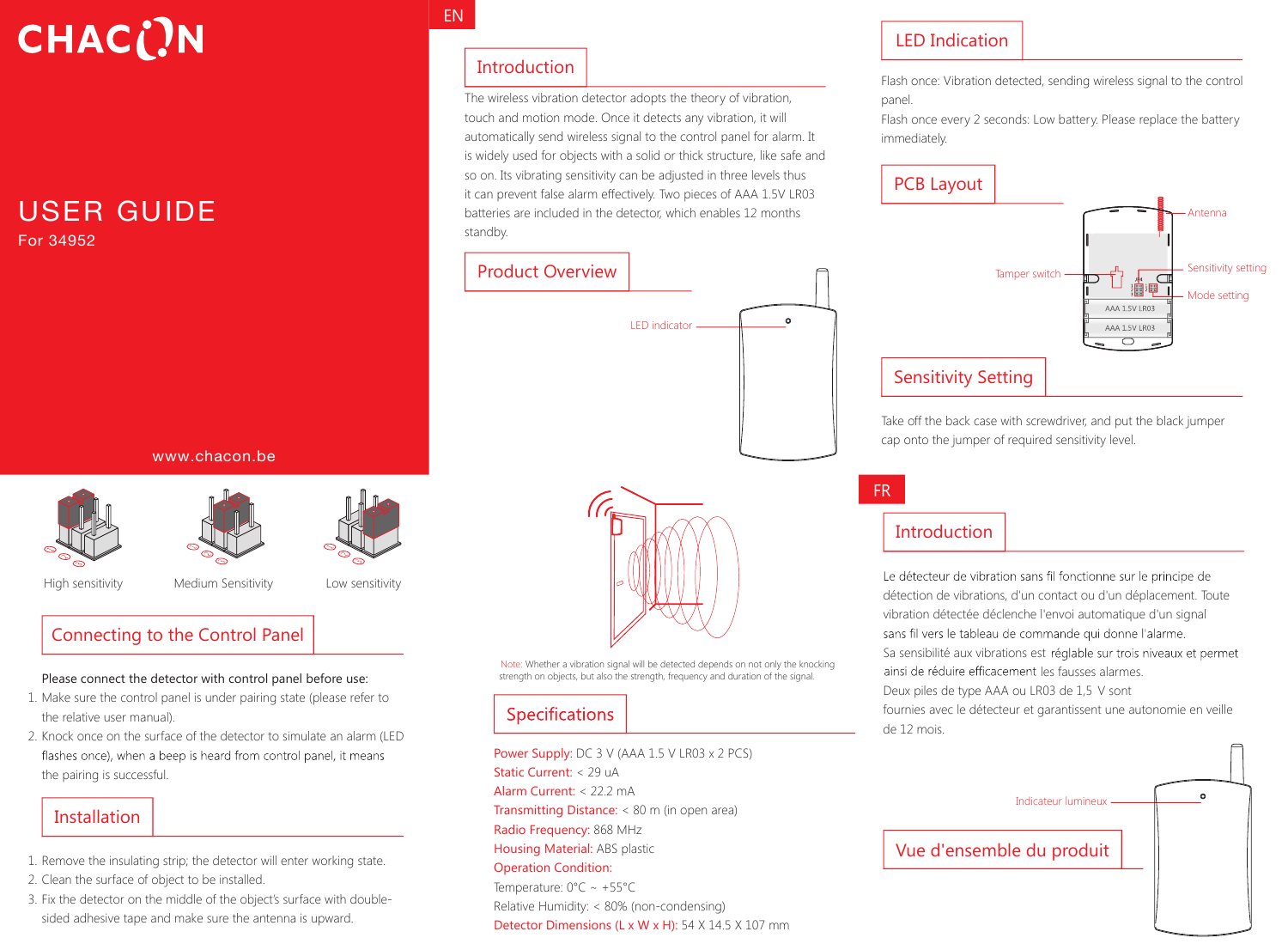#### Description de l'indicateur lumineux

Clignote une fois : Vibrations détectées, envoi d'un signal sans fil vers le tableau de commande.

Clignote une fois toutes les 2 secondes : pile presque épuisée. Veuillez remplacer les piles immédiatement.



Retirez le capot arrière avec un tournevis et positionnez le cavalier noir de réglage de la sensibilité sur le niveau souhaité.

## Introductie

NL

De draadloze vibratiedetector is gebaseerd op de theorie van trillingen, aanrakingen en bewegingen. Op het moment dat de vibratiedetector trillingen detecteert, zal deze automatisch draadloos een signaal naar het bedieningspaneel sturen voor het slaan van alarm.

De trillingsgevoeligheid kan op drie niveaus worden ingesteld en kan daardoor effectief een vals alarm voorkomen. Twee stuks AAA 1,5 V LR03-batterijen worden in de detector meegeleverd, die 12 maanden stand-by mogelijk maken.





Forte sensibilité <a>Sensibilité moyenne<br/>
Sensibilité moyenne Faible sensibilité

#### Connexion avec le tableau de commande

#### Veuillez connecter le détecteur avec le tableau de commande avant utilisation :

- 1. Vérifiez que le tableau de commande est en mode d'appariement (veuillez consulter le mode d'emploi correspondant).
- 2. Cognez brièvement la surface du détecteur pour simuler une alarme (l'indicateur clignote une fois). Lorsqu'un bip sonore retentit depuis le tableau de commande, alors l'appariement a été effectué avec succès.

#### Installation

- 1. Retirez la bande isolante ; le détecteur entrera en mode de fonctionnement normal.
- 2. Nettoyez la surface d'installation.
- 3. Fixez le détecteur au centre de la surface avec du ruban adhésif double-face et dressez l'antenne.

### LED-indicatie

Knippert één keer: Trilling gedetecteerd, verzenden van een draadloos signaal naar het bedieningspaneel. Knippert elke 2 seconden: Lage batterijspanning. Vervang onmiddellijk de batterij.

## Overzicht binnenzijde



Maak met een schroevendraaier de achterkant van de behuizing los en zet de zwarte jumper op de jumper van de gewenste gevoeligheid.



Remarque : La détection d'une vibration dépend non seulement de la force de frappe mais aussi de la fréquence et de la durée de vibration exercée sur la surface d'installation.

### Spécifications

Alimentation : 3 V CC (2 piles AAA ou LR03 1,5 V) Intensité statique : < 29 µA Intensité en alarme : < 22,2 mA Distance de transmission : < 80 m (en zone dégagée) Fréquence radio : 868 MHz Matériau du boîtier : Plastique ABS Conditions de fonctionnement : Température : 0°C ~ +55°C Humidité relative : < 80 % (sans condensation) Dimensions du détecteur (L x l x H) : 54 x 14,5 x 107 mm



Hoge gevoeligheid Gemiddelde gevoeligheid Lage gevoeligheid

#### Verbinden met het bedieningspaneel

#### Verbind vóór gebruik de detector met het bedieningspaneel:

- 1. Zorg ervoor dat het bedieningspaneel in de verbindingsmodus staat (zie de desbetreffende gebruikershandleiding).
- 2. Klop eenmaal op het oppervlak van de detector om een alarm te simuleren (LED knippert één keer). Wanneer u een pieptoon hoort vanuit het bedieningspaneel, betekent dit dat de koppeling is geslaagd.

#### Installatie

- 1. Verwijder de isolerende strook; de detector zal in de werkingsmodus gaan.
- 2. Reinig het oppervlak van object dat wordt geïnstalleerd.
- 3. Bevestig de melder met dubbelzijdig plakband op het midden van het oppervlak van het object en zorg ervoor dat de antenne omhoog is gericht.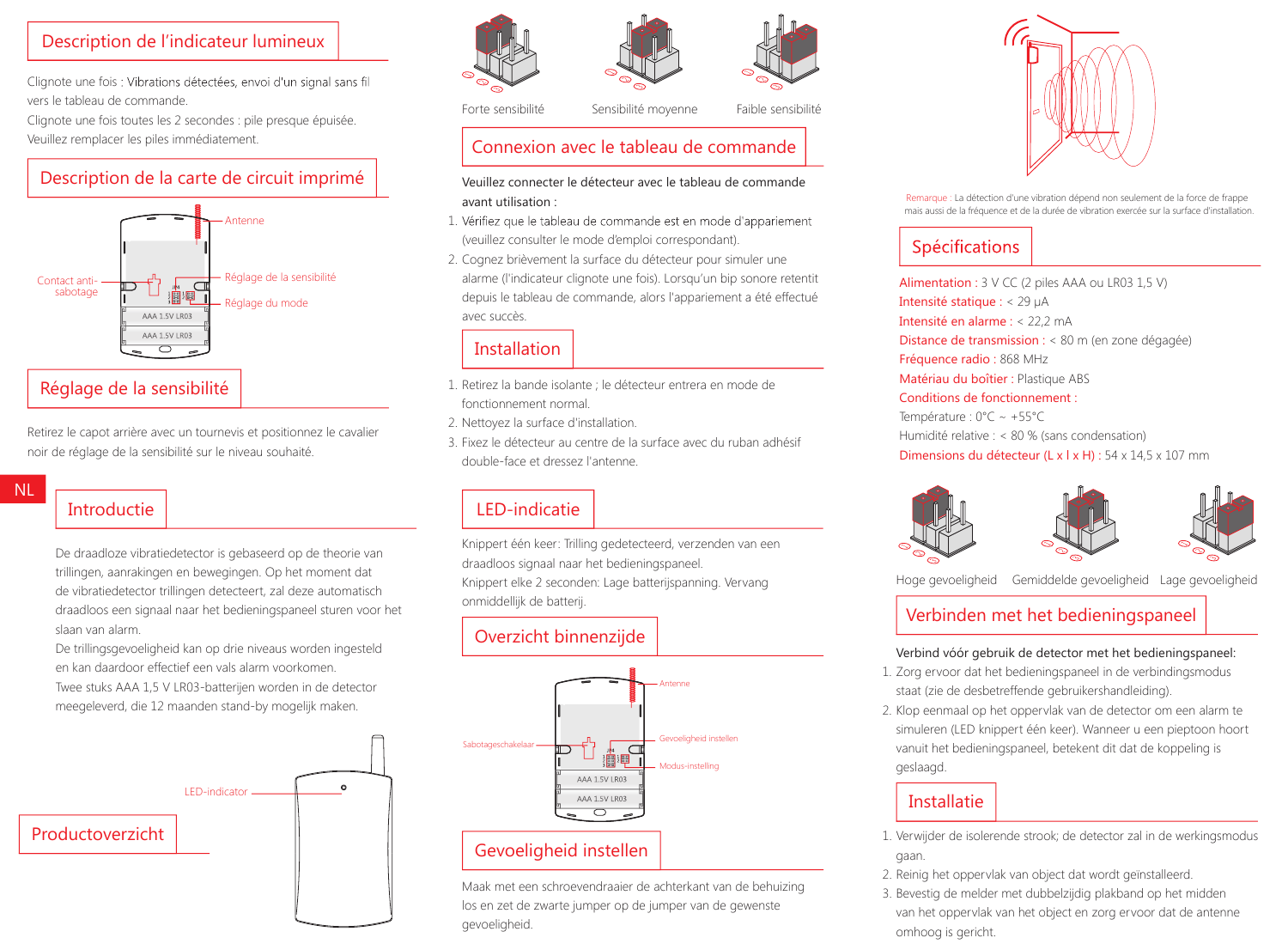

Let op: Of een trillingssignaal wordt gedetecteerd, is niet alleen afhankelijk van de kracht van het kloppen op voorwerpen, maar van ook de sterkte, frequentie en duur van het signaal.

#### Specificaties

Stroomvoorziening: DC 3 V (AAA 1,5 V LR03 x 2 stuks) Stroomverbruik statisch: < 29 uA Stroomverbruik alarm: < 22,2 mA Zendbereik: <80 m (in open veld) Radiofrequentie: 868 MHz Materiaal behuizing: ABS kunststof Voorwaarden voor goede werking: Temperatuur: 0°C tot +55°C Relatieve vochtigheid: < 80% (geen condensatie) Afmetingen detector (L x B x H): 54 x 14,5 x 107 mm







Sensibilidad alta Sensibilidad media Sensibilidad baja

#### Conectarlo al panel de control

Conecte el detector al panel de control antes de usarlo:

- 1. Asegúrese de que el panel de control se encuentre en estado de vinculación (consulte el manual del usuario correspondiente).
- 2. Dé un golpe en la superficie del detector para simular una alarma (el LED parpadeará una vez). Cuando el panel de control emita un pitido, indicará que la vinculación se ha realizado correctamente.

## Instalación

- 1. Quite la tira aislante. El detector entrará en estado de funcionamiento.
- 2. Limpie la superficie del objeto a instalar.
- 3. Fije el detector en el centro de la superficie del objeto con cinta adhesiva de doble cara y asegúrese de que la antena esté orientada hacia arriba.

## Introducción

ES

El detector de vibraciones inalámbrico se basa en la teoría del modo de vibración, toque y movimiento. Cuando detecta una vibración, envía automáticamente una señal inalámbrica al panel de control para activar la alarma.

Hay tres niveles de ajuste de la sensibilidad a las vibraciones para AAA LR03 de 1,5 V con el detector, que permiten hasta 12 meses de uso en modo de espera. poder evitar eficazmente las falsas alarmas. Se incluyen dos pilas





Nota: La detección de una señal vibratoria no solo depende de la fuerza del golpe sobre los objetos, también de la fuerza, la frecuencia y la duración de la señal.

#### Especificaciones

Alimentación eléctrica: 3 V CC (2 pilas AAA LR03 de 1,5 V) Corriente estática: < 29 uA Corriente de alarma: < 22,2 mA Distancia de transmisión: < 80 m (en campo abierto) Radiofrecuencia: 868 MHz Material de la caja: Plástico ABS Condiciones de funcionamiento: Temperatura: Entre 0°C y +55°C Humedad relativa: < 80% (sin condensación) Medidas del detector (L x A x Al): 54 x 14,5 x 107 mm

#### Indicación LED

Un parpadeo: Al detectar una vibración, se envía una señal inalámbrica al panel de control.

Un parpadeo cada 2 segundos: Batería baja. Sustituya las pilas inmediatamente.

#### Diseño de la placa del circuito impreso



#### Configuración de sensibilidad

Quite la tapa trasera con el destornillador y ponga la tapa de puente negra sobre el puente del nivel de sensibilidad deseado.

### Introdução

PT

O detector de vibração sem fios adopta a teoria da vibração, toque e movimento. Quando detecta qualquer vibração, envia automaticamente um sinal sem fios para a central disparar o alarme.

A sua sensibilidade à vibração pode ser ajusta em três níveis, conseguindo assim evitar eficazmente falsos alarmes. O detector vem incluído com duas pilhas

AAA 1,5 V LR03, que permitem um funcionamento de 12 meses em espera.

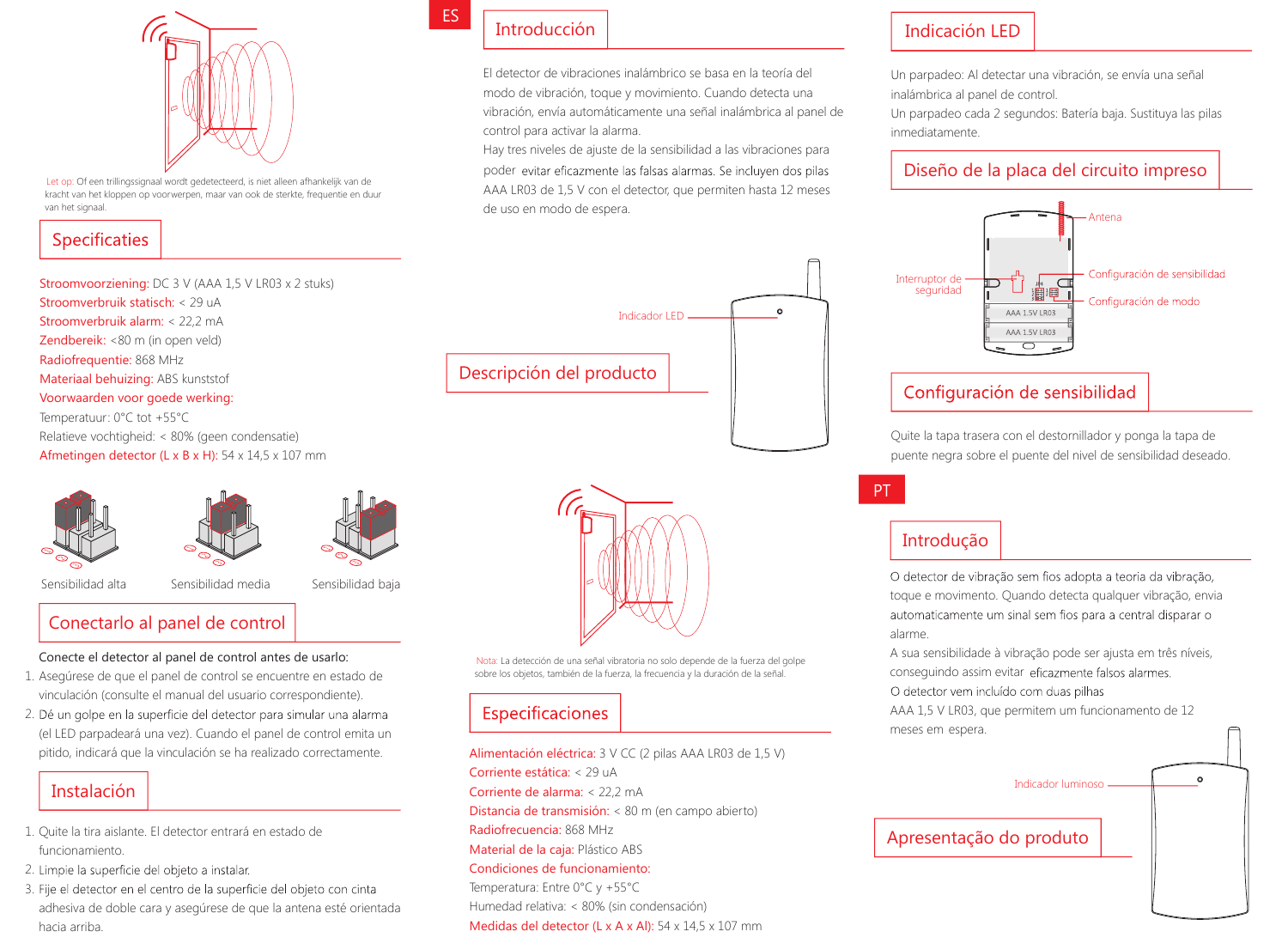#### Indicador LED

Pisca uma vez: Vibração detectada: um sinal sem fios é enviado para a central.

Pisca uma vez de 2 em 2 segundos: Bateria fraca. Substitua imediatamente a pilha.

#### Disposição do circuito impresso



Desaparafuse a cobertura traseira com uma chave de fendas e coloque a tampa do interruptor ( jumper) preto no nível de sensibilidade necessário.

#### Hotline

#### **www.chacon.be**

**BE** + 32 900 51 100 (Tarif nat. / Nat. tarif : 0,45€/min) **FR** + 33 1 57 32 48 12 (Prix communication nationale) **ES** + 34 911 899 443 (Precio Comunicación Nacional) **PT** + 351 221 450 250 (Preço Comunicação Nacional)



FCC Compliance Statement: This device complies with Part 15 of the FCC rules. Operation is subjected to the following two conditions: (1)this device may not cause harmful interference, and (2) this device must accept any interferencereceived, including interference that may cause undesired operation.

CHACON declares that the 34945, 34946, 34947, 34952, 34953, 34956, 34957, 34958, 34959, 34960 device is compliant with the essential requirements and other relevant provisions of Directive 1999/5/EC:

EN 301 489-1 V1.9.2: 2011 EN 301 489-3 V1.6.1: 2013 EN 62479: 2010 EN 300 220-1 V2.4.1: 2012 EN 300 220-2 V2.4.1: 2012  $EN 60950 - 1: 2006 + 411: 2009 + 41: 2010 + 412: 2011 + 42: 2013$ EN 60950-1: 2006+Am11: 2009+Am1: 2010+Am12: 2011+Am2: 2013



If the alarm system no longer functions or can no longer be repaired, it must be disposed of according to the valid statutory regulations. Disposal of spent batteries/accumulators: You are required by law (Battery Ordinance) to return all spent batteries and accumulators Disposing of spent batteries/accumulators with common household waste is prohibited! Batteries/accumulators that contain hazardous substances are marked with the symbols on the side. These symbols indicate that it is prohibited to dispose of these batteries/accumulators in the household waste. The abbreviations for the respective heavy metals are: Cd=cadmium, Hg=mercury, Pb=lead. You can return spent batteries and accumulators that can no longer be charged to the designated collection points in your community, outlets or wherever batteries or accumulators are sold. Following these instructions will allow you to fulfll the legal requirements and contribute to the protection of our environment!





Alta sensibilidade Sensibilidade média Baixa sensibilidade

#### Ligar à central

#### Ligue o detector à central antes de proceder à sua utilização:

- 1. Certifique-se de que a central está no estado de emparelhamento (consulte o respectivo manual do utilizador).
- 2. Dê uma pancada na superfície do detector para simular um alarme (o indicador luminoso pisca uma vez). Quando a central emitir um sinal sonoro, isso quer dizer que o emparelhamento foi bemsucedido.

#### Instalação

- 1. Remova a fita isoladora: o detector entrará no modo de funcionamento.
- 2. Limpe a superfície do objecto a ser instalado.
- 3. Fixe o detector no meio da superfície do objecto com fita adesiva de dupla-face e certifique-se de que a antena está virada para cima.

Déclaration de conformité à la réglementation de la FCC : Cet appareil est conforme à la section 15 de la réglementation de la FCC. Le fonctionnement est soumis aux deux conditions suivantes : (1) cet appareil ne doit pas provoquer d'interférences nuisibles et (2) il doit supporter toute interférence reçue, y compris celles qui peuvent perturber le fonctionnement.

CHACON déclare que l'appareil 34945, 34946, 34947, 34952, 34953, 34956, 34957, 34958, 34959, 34960 est conforme aux exigences essentielles et aux autres dispositions pertinentes de la directive 1999/5/CE:

#### EN 301 489-1 V1.9.2: 2011 EN 301 489-3 V1.6.1: 2013 EN 62479: 2010 EN 300 220-1 V2.4.1: 2012 EN 300 220-2 V2.4.1: 2012 EN 60950-1: 2006 + A11: 2009 + A1: 2010 + A12: 2011+A2: 2013 EN 60950-1: 2006+Am11: 2009+Am1: 2010+Am12: 2011+Am2: 2013

Si l'alarme ne fonctionne plus ou ne peut plus être réparée, elle doit être éliminée conformément aux réglementations en vigueur.

Élimination des piles et des accumulateurs usagés: Vous êtes légalement tenu de rapporter les piles et les accumulateurs usagés (en vertu du décret relatifs aux piles et aux accumulateurs). L'élimination des piles et accumulateurs usagés dans les déchets ménagers est interdite ! Les piles/accumulateurs contenant des substances dangereuses sont identifés par un symbole sur le côté. Ces symboles indiquent qu'il est interdit d'éliminer ces piles/accumulateurs dans les déchets ménagers. Les abréviations des métaux lourds concernés sont les suivantes : Cd = cadmium, Hg = mercure, Pb = plomb. Vous pouvez rapporter les piles et les accumulateurs usagés aux points de collecte désignés de votre localité ou dans tous les magasins qui vendent des piles ou des accumulateurs. En suivant ces instructions, vous respectez vos obligations légales et contribuez à la protection de notre environnement !



Nota: Um sinal de vibração para ser detectado vai depender não só da força do impacto nos objectos, mas também da força, frequência e duração do sinal.

## Especificações

Fonte de alimentação: CC 3 V (2 pilhas AAA 1,5 V LR03) Corrente estática: < 29 uA Corrente do alarme: < 22,2 mA Distância de transmissão: < 80 m (em áreas abertas) Radiofrequência: 868 MHz Material do alojamento: Plástico ABS Condições de funcionamento: Temperatura: 0°C a +55°C Humidade relativa: < 80% (sem condensação) Dimensões do detector (C x L x A): 54 x 14,5 x 107 mm



Declaración de conformidad FCC: Este dispositivo cumple con la Parte 15 de la normativa de la FCC de Estados Unidos. El funcionamiento está sujeto a las dos condiciones siguientes: (1) este dispositivo no debería causar interferencias nocivas y (2) este dispositivo debe aceptar cualquier interferencia recibida, incluidas aquellas que puedan causar un funcionamiento no deseado.

CHACON declara que el aparato 34945, 34946, 34947, 34952, 34953, 34956, 34957, 34958, 34959, 34960 cumple con las exigencias esenciales y el resto de disposiciones pertinentes de la directiva

EN 301 489-3 V1.6.1: 2013 EN 300 220-1 V2.4.1: 2012 EN 300 220-2 V2.4.1: 2012 EN 60950-1: 2006 + A11: 2009 + A1: 2010 + A12: 2011+A2: 2013 EN 60950-1: 2006+Am11: 2009+Am1: 2010+Am12: 2011+Am2: 2013

Si el sistema de alarma ya no funcionara o no pudiera ser reparado, deberá desecharse de conformidad con la normativa vigente. Eliminación de baterías/acumuladores usados:



otro lugar donde se vendan baterías o acumuladores. La observancia de estas instrucciones le permitirá cumplir con los requisitos legales y contribuir con la protección de nuestro medio ambiente.